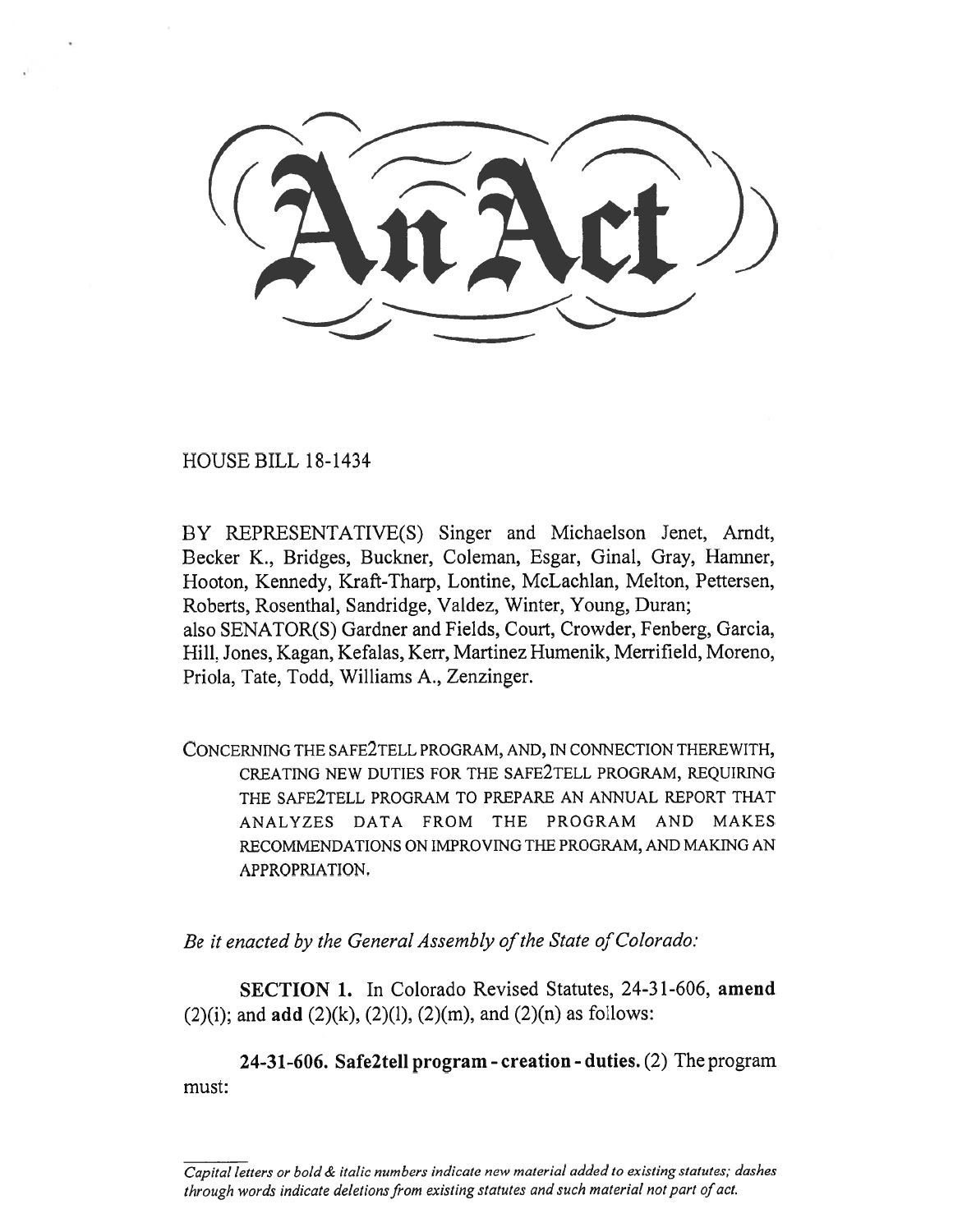(i) Develop training curriculum and teaching materials for a train the trainer program; and

(k) PROVIDE TRAINING AND SUPPORT TO ALL PRESCHOOL, ELEMENTARY, AND SECONDARY SCHOOLS AND SCHOOL DISTRICTS IN COLORADO REGARDING SCHOOL SAFETY RELATED TO THE SAFE2TELL PROGRAM, INCLUDING ANSWERING QUESTIONS AND DISCUSSING REPORTS RECEIVED BY THE PROGRAM;

(1) PROVIDE EDUCATIONAL MATERIALS TO ALL PRESCHOOL, ELEMENTARY, AND SECONDARY SCHOOLS IN COLORADO AIMED AT PREVENTING MISUSE OF THE PROGRAM;

(m) PROVIDE TECHNICAL ASSISTANCE AND SUPPORT TO LAW ENFORCEMENT OFFICIALS AND SCHOOL OFFICIALS WHEN THERE IS MISUSE OF THE PROGRAM; AND

(n) ANALYZE AND FOLLOW UP WITH LAW ENFORCEMENT AND SCHOOLS TO DETERMINE THE OUTCOME OF A REPORT MADE TO THE PROGRAM, INCLUDING ACTIONS TAKEN ON THE REPORT.

**SECTION 2.** In Colorado Revised Statutes, **add** 24-31-611 as follows:

**24-31-611. Annual report.** (1) ON OR BEFORE DECEMBER 1, 2018, AND ON OR BEFORE DECEMBER 1 OF EACH YEAR THEREAFTER, THE PROGRAM SHALL ANALYZE DATA FROM THE PRECEDING FISCAL YEAR AND PREPARE A WRITTEN REPORT. THE PROGRAM SHALL POST THE REPORT ON THE PROGRAM'S WEBSITE AND SHALL SUBMIT THE REPORT TO THE EDUCATION AND JUDICIARY COMMITTEES OF THE HOUSE OF REPRESENTATIVES AND THE SENATE, OR ANY SUCCESSOR COMMITTEES, BY JANUARY 1 OF THE YEAR FOLLOWING PUBLICATION OF THE REPORT. THE REPORT MUST INCLUDE DATA FROM THE PRECEDING FISCAL YEAR CONCERNING THE FOLLOWING AND ANY RECOMMENDATIONS CONCERNING THE FOLLOWING TO THE EXTENT THE INFORMATION IS AVAILABLE:

(a) A SUMMARY OF OUTCOMES AND ACTIONS TAKEN ON REPORTS MADE TO THE PROGRAM;

(b) THE NUMBER OF SAFE2TELL REPORTS BY CATEGORY, BROKEN

PAGE 2-HOUSE BILL 18-1434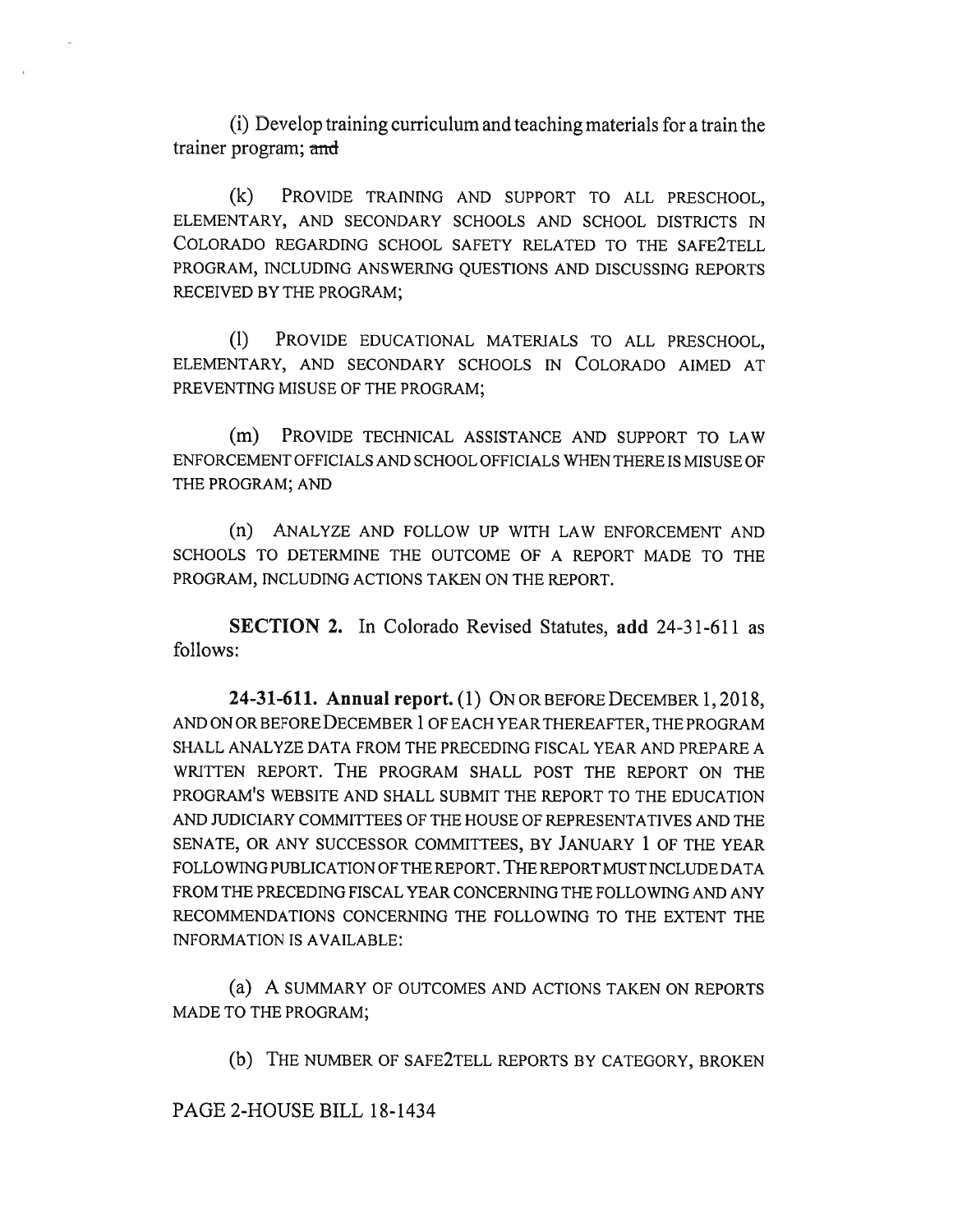(C) THE TOTAL NUMBER OF INCIDENTS OF MISUSE OF THE PROGRAM, BROKEN DOWN INTO CATEGORIES;

(d) THE NUMBER OF REPORTS RECEIVED INVOLVING A SINGLE INCIDENT;

(e) THE NUMBER OF TIMES SAFE2TELL WAS USED BY A REPORTING PARTY TO MAKE A THREAT AGAINST OR OTHERWISE HARM ANOTHER PERSON;

(f) THE NUMBER OF TIMES A REPORTING PARTY WAS IN CRISIS AND WAS REPORTING TO THE PROGRAM TO OBTAIN ASSISTANCE AND THE TIME IT TOOK TO IDENTIFY THE REPORTING PARTY AND RESPOND;

(g) THE EFFECTIVENESS OF THE SAFE2TELL DISPATCH CENTER IN THE DEPARTMENT OF PUBLIC SAFETY; AND

(h) RECOMMENDATIONS REGARDING HOW TO IMPROVE THE PROGRAM BASED ON THE AVAILABLE DATA.

(2) NOTWITHSTANDING THE PROVISIONS OF SECTION 24-1-136  $(11)(a)(I)$ , THE REQUIREMENT FOR THE REPORT IN SUBSECTION  $(I)$  OF THIS SECTION CONTINUES INDEFINITELY.

**SECTION 3. Appropriation.** For the 2018-19 state fiscal year, \$164,920 is appropriated to the department of law. This appropriation is from the marijuana tax cash fund created in section 39-28.8-501 (1), C.R.S., and is based on an assumption that the department will require an additional 1.6 FTE. To implement this act, the department may use this appropriation for the office of community engagement.

**SECTION 4. Act subject to petition - effective date.** This act takes effect at 12:01 a.m. on the day following the expiration of the ninety-day period after final adjournment of the general assembly (August 8, 2018, if adjournment sine die is on May 9, 2018); except that, if a referendum petition is filed pursuant to section 1 (3) of article V of the state constitution against this act or an item, section, or part of this act within such period, then the act, item, section, or part will not take effect unless

## PAGE 3-HOUSE BILL 18-1434